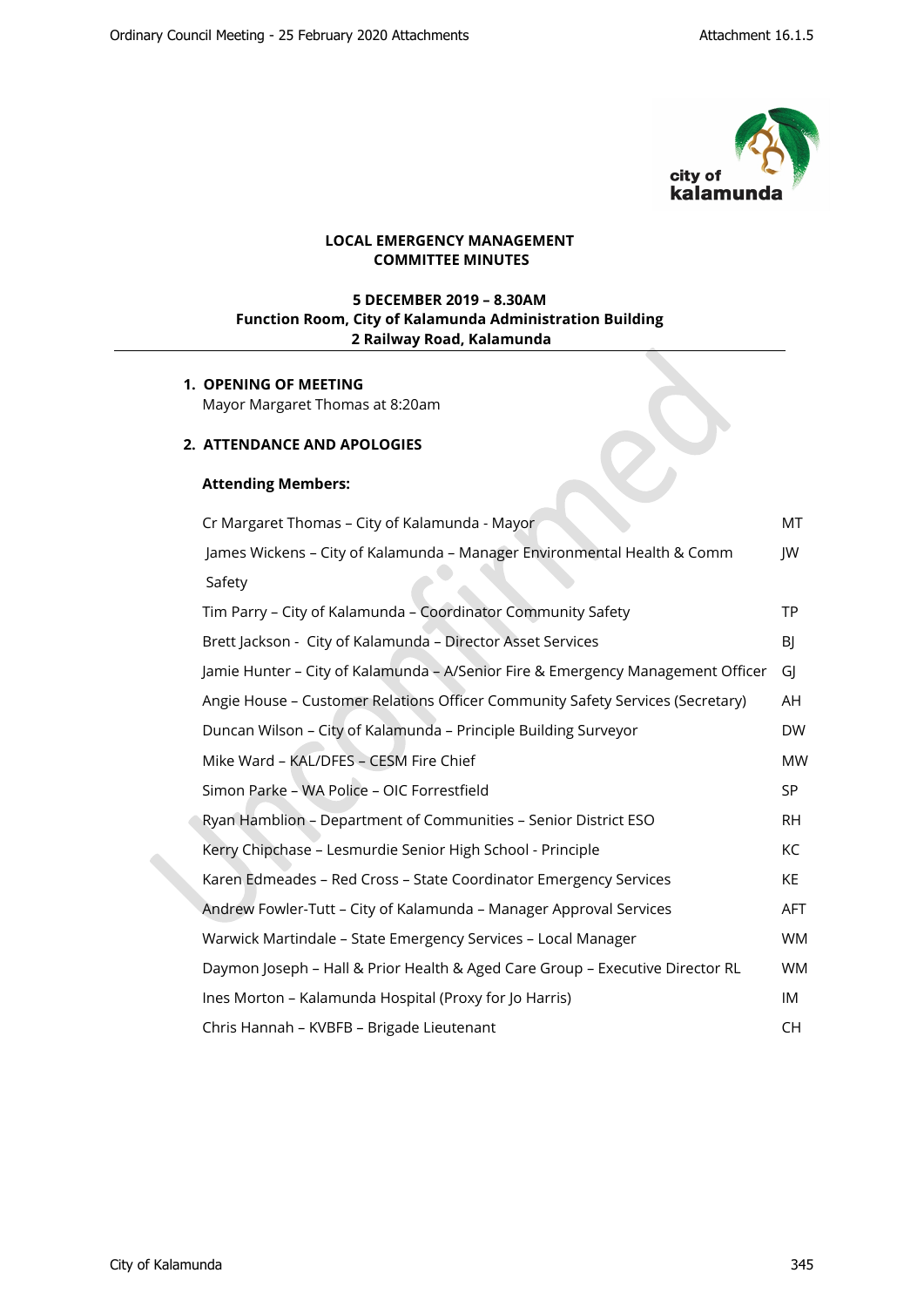

# **Apologies:**

| Rhonda Hardy - City of Kalamunda - CEO                                   | RH. |
|--------------------------------------------------------------------------|-----|
| Peter Varelis - City of Kalamunda - Director Development Services        | PV  |
| Nicole O'Neill - City of Kalamunda - Manager Customer & Public Relations | NO. |
| Gayle Hall - City of Kalamunda - Recreational Facilities                 | GH  |
| David Caroll – KVBFB – D/Chief Bush Fire Control Officer                 | DC  |
| Tony Moiler - KVFRS - Captain                                            | TM  |
| Helen Deacon - Kalamunda Senior High School - Principle                  | HD  |
| Merveen Cross – DFES - DEMA                                              | МC  |
| Michael Pasotti – DBCA – Fire Coordinator                                | MP  |
| Jo Harris - Department of Health - Kalamunda Hospital - Coordinator      | JH  |
| Steve Hall - St John Ambulance - Emergency Management Unit               | SH. |
| Michelle Clough - DOC - CPFS                                             | МC  |

# **3. CONFIRMATION OF MINUTES**

Minutes 29 August 2019 confirmed

Moved: DW Seconded: JW

All in favour

### **4. MATTERS ARISING FROM PREVIOUS MINUTES**

#### 4.1 **The inclusion of the schedule of dates for the next 5 years**

TP

LEMC meetings have been included in the updated LEMA. There are plans for every second meeting to run an exercise to work on as a group.

4.2 The new LEMA has been drafted and sitting with our DEMA Merveen Cross TP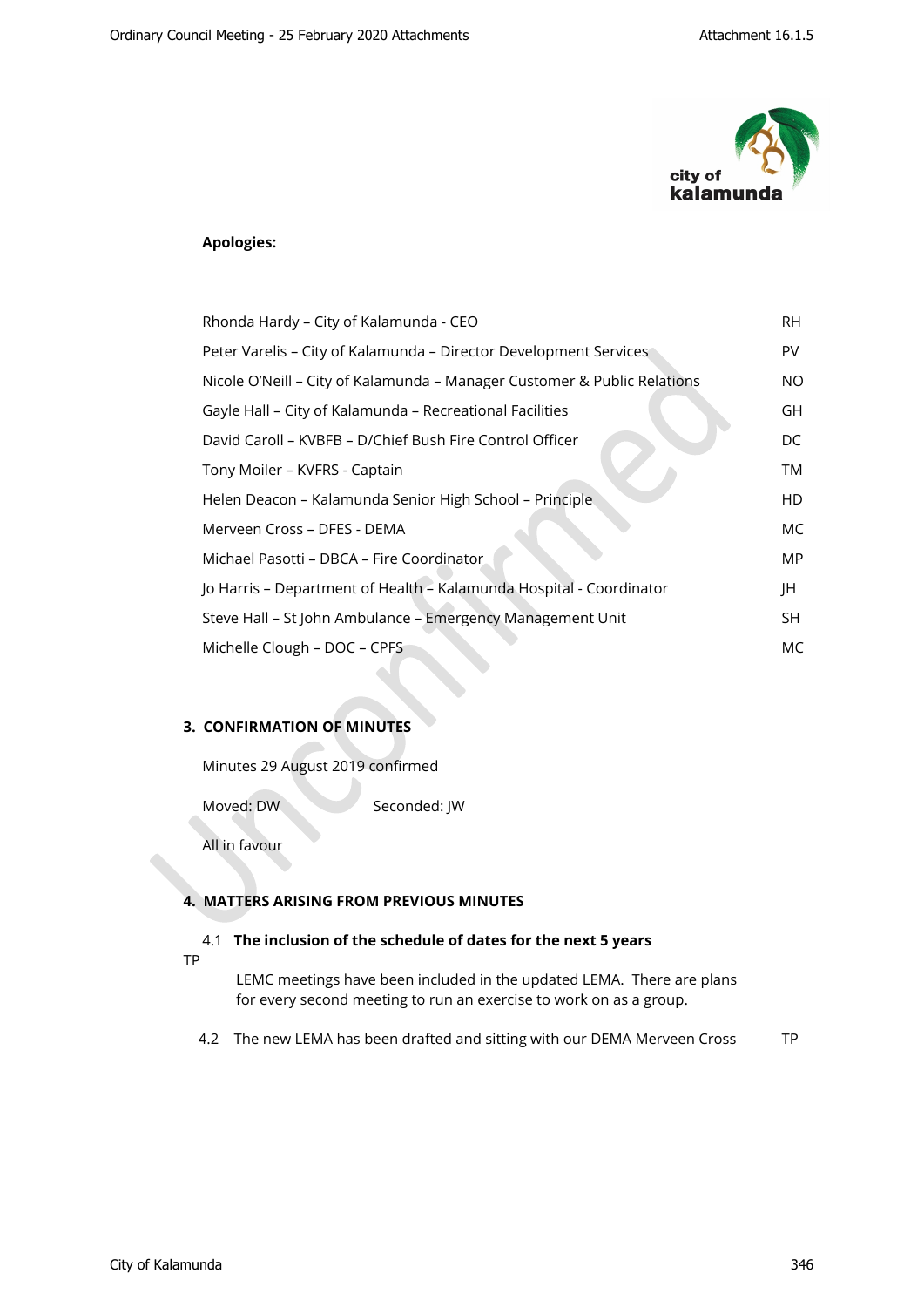

### 4.3 **Research on the homeless** – There has been feedback of homeless people in JW

 town centre and reports of the homeless living rough in bushland behind the administration building. The definition of homeless is very broad. It can include moving house to house, sleeping on couches and boarding houses.

 We have a link to crisis care which operates after hours where the homeless can receive support. Locally, St Emily's provides accommodation for 37 young women. There are lots of support networks and agencies available. We will do more work on understanding the issue.

 Homeswest houses have been vacant for several years. James, are you aware MT of any here?

It is something we can advocate for, but not aware of any of those houses. JW

- 4.4 **Lane Closure** There was a request to close the laneway between Burt and JW Canning Road due to anti-social behaviour. Brett Jackson and his team have now done that.
- 4.4.1 The fencing and gates are now up and there has been some improvement. BJ As it is a thoroughfare, there are rules. For permanent closure, council has to agree to the closure at next months meeting. There are still some squeezing through the gaps, so looking at it again.

# **5. CORRESPONDENCE IN/OUT**

**James Wickens ran through the correspondence.** JW

- 5.1 **DFES Agency Guide Bushfire Response for In-Home Clients** Brochure advice in regards to bushfires.
- 5.2 **Total Fire Ban Exemptions Amendments to Bush Fires Act 1954** This is a tidy up of the Act to incorporate some of those activities.
- 5.3 **WALGA –Climate Resilient Survey** The work that WALGA are carrying out and assisting local governments.
- 5.4 **DFES Management Activities in WA**

MW

Fuel management activities. A Survey that DFES takes on mitigation works.

5.5 **DFES Operational Fleet Project November 2019**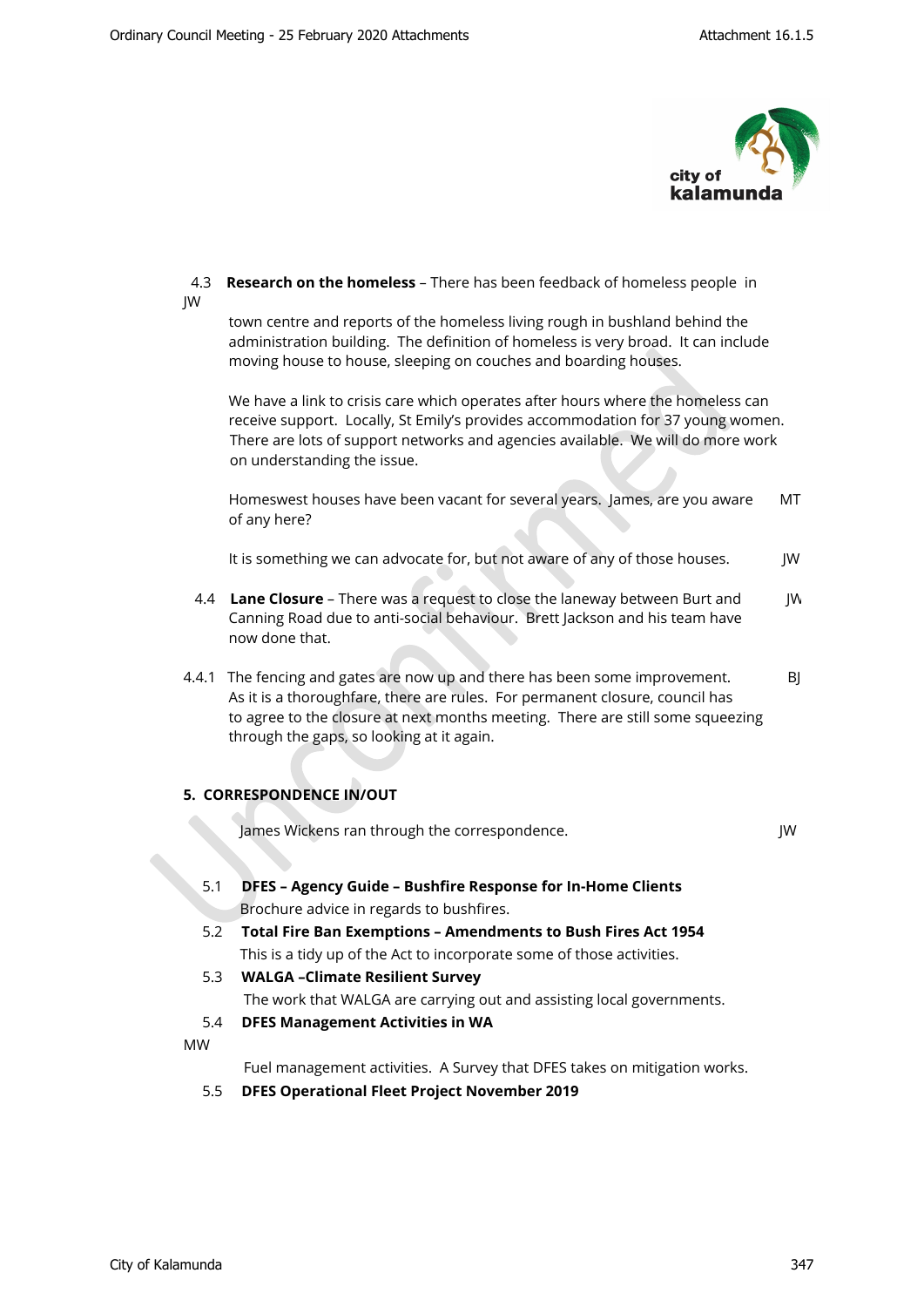

MW

 DFES has a fleet project. Looking at future fleet. Aimed at the Chief and volunteers level.

# 5.6 **Curtin University** – Email re update on the Consultation Workshop

JW

 Timeline of events and workshops coming up on disaster and emergency management.

# 5.7 **Red Cross – Disaster Preparedness week 23-29 Sept**

KE

Very successful.

# 5.8 **Kanyana Fire Emergency Evacuation Plan 2019-2020**

JW

 Kanyana supplied us with their emergency evacuation plans which is very helpful and would encourage other agencies to forward their plans to us. This is the second year Kanyana have done this.

# 5.9 **Local Government Grants Scheme 2019/2020 Invoice**

MW

 The City receives this for running the bushfire brigade and SES. It is paid quarterly by the City. For future reference, local government grants do not need to be included in the correspondence.

# 5.10 **SEMC Correspondence**

TP ran through the correspondence for SEMC to the committee.

# **6. GENERAL BUSINESS**

# 6.1 **Perth Hills Preparedness Project** KE Presentation from Red Cross (attached to minutes)

- 6.1.1 We have been successful in funding. 3 year preparedness project, Swan and Mundaring have similar risk profiles.
- 6.1.2 Youth Programme Designed to get the teenagers thinking about what to do if an emergency situation happened.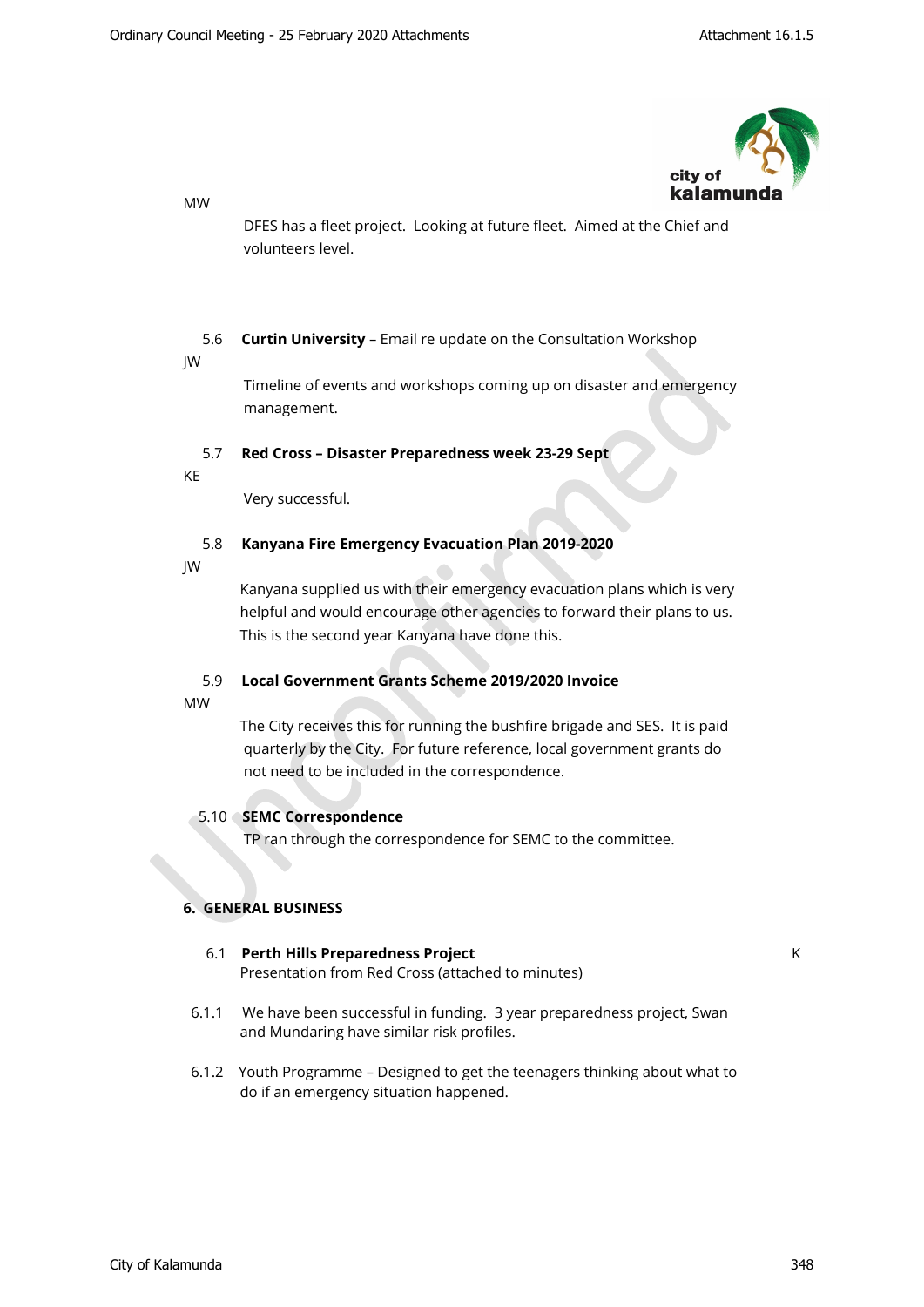

- 6.1.3 Pillow Case Project for younger children.
- 6.1.4 At the end of the programmes, 88% were more aware and 76% put plans in place. Sessions have been running at a state equestrian centre which has been very successful. Social media is utilised. Primary schools are much easier to work with. High school is busy so takes longer to get on board.
- 6.1.5 Horse owners are a tight community. Social media platforms for horse MW owners such as EASE, an evacuation emergency site on social media. Would be good to get the message out on those type of sites.

### **6.2 KVBFB – Presentation, Deployment to the East Coast Fires**  CH

- 6.2.1Deployment to the east coast fires (presentation to be attached to the Minutes.
- 6.2.2 There is a criteria for being deployed. There are a certain level of MW qualifications and the deployment has to be endorsed by the brigade, then the Chief and then DFES. There are challenges to face with the deployment. Long days, varied duties, different towns and 15 hour days takes its toll on Some members.
- 6.2.3 It is a changing environment out there. Fire seasons are changing and MW those lines are getting blurred. Summers are starting earlier and lasting longer. WA has never deployed so many people before. The last couple of years have been really significant. Incidents are getting longer, requiring more resources. Our volunteers are stretched.
- 6.2.4 WA have also had brigades deployed to us. There is a list for deployment MW which lasts for 12 months. This is because circumstances change for volunteers, so there is a gap with people being on the list.

# **6.3 BFAC Minutes – 19 September 2019**

6.3.1 JW tabled the minutes. JW and MW attended**.**

# **6.4 Table Kalamunda LEMC District Emergency Management Advisory Report – 5 December 2019**

6.4.1 As Merveen Cross couldn't make it, James Wickens discussed the report. JW The *Fire Brigades Act 1942, Bush Fires Act 1954 and Fire and Emergency*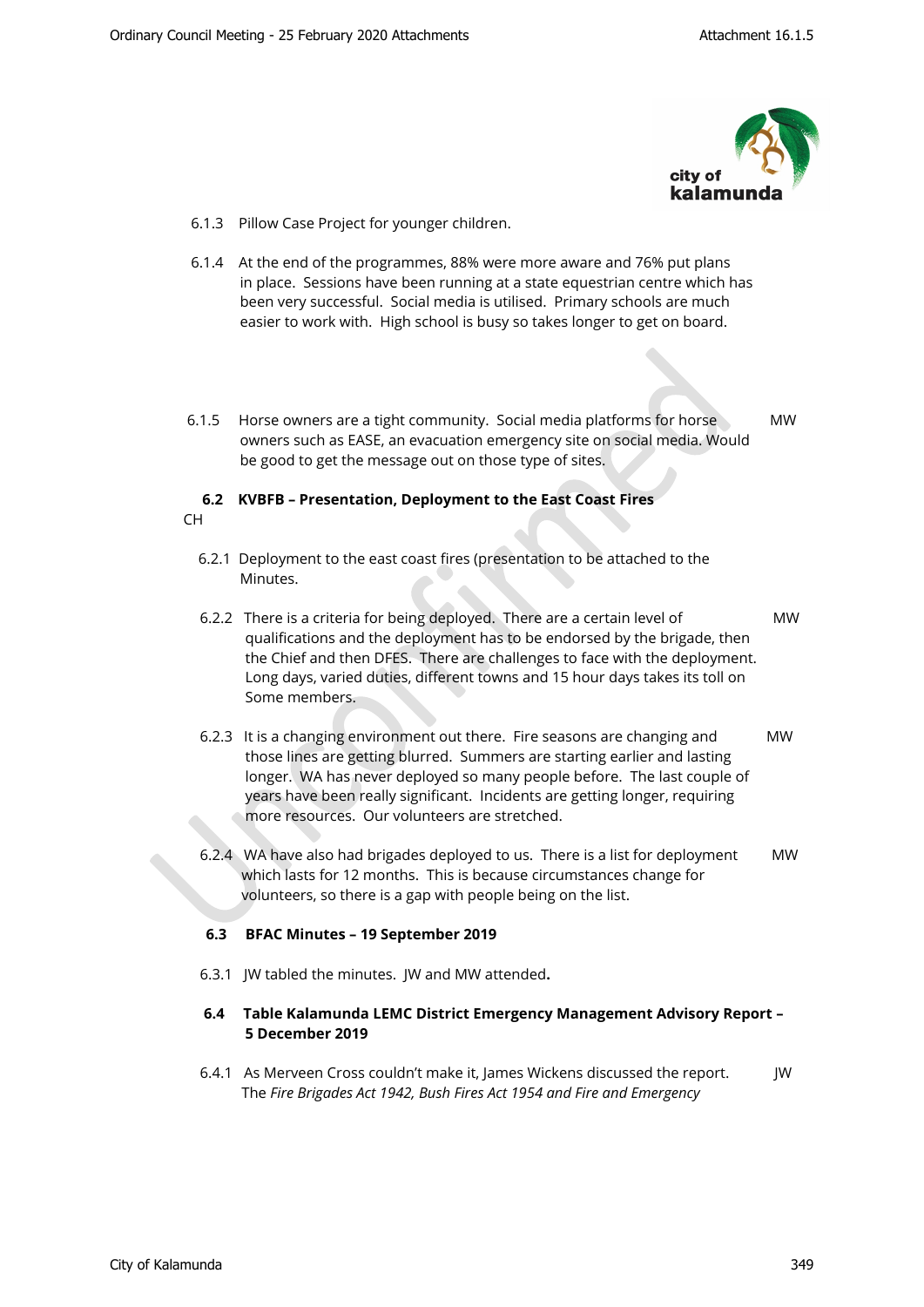

 *Services Act 1998* are planned to be consolidated into one legislation. This document will be attached to the minutes for members to look at.

# **7. AGENCY UPDATE**

# **7.1 Hall & Prior Health & Aged Care Group**

- 7.1.1 Welcome to Daymon Joseph Executive Director Regional Leader
- 7.1.2 Karingal Green is getting involved with local the local community. Will be DJ the biggest aged care facility in Australia with a lot of technology. There will be a primary focus on high quality care, opening in March next year.
- 7.1.3 I have history with St John Ambulance with 15 years of experience with community and service organisations. Sitting on this committee will be really valuable. Having networks are really important and keen to be involved in the planning.